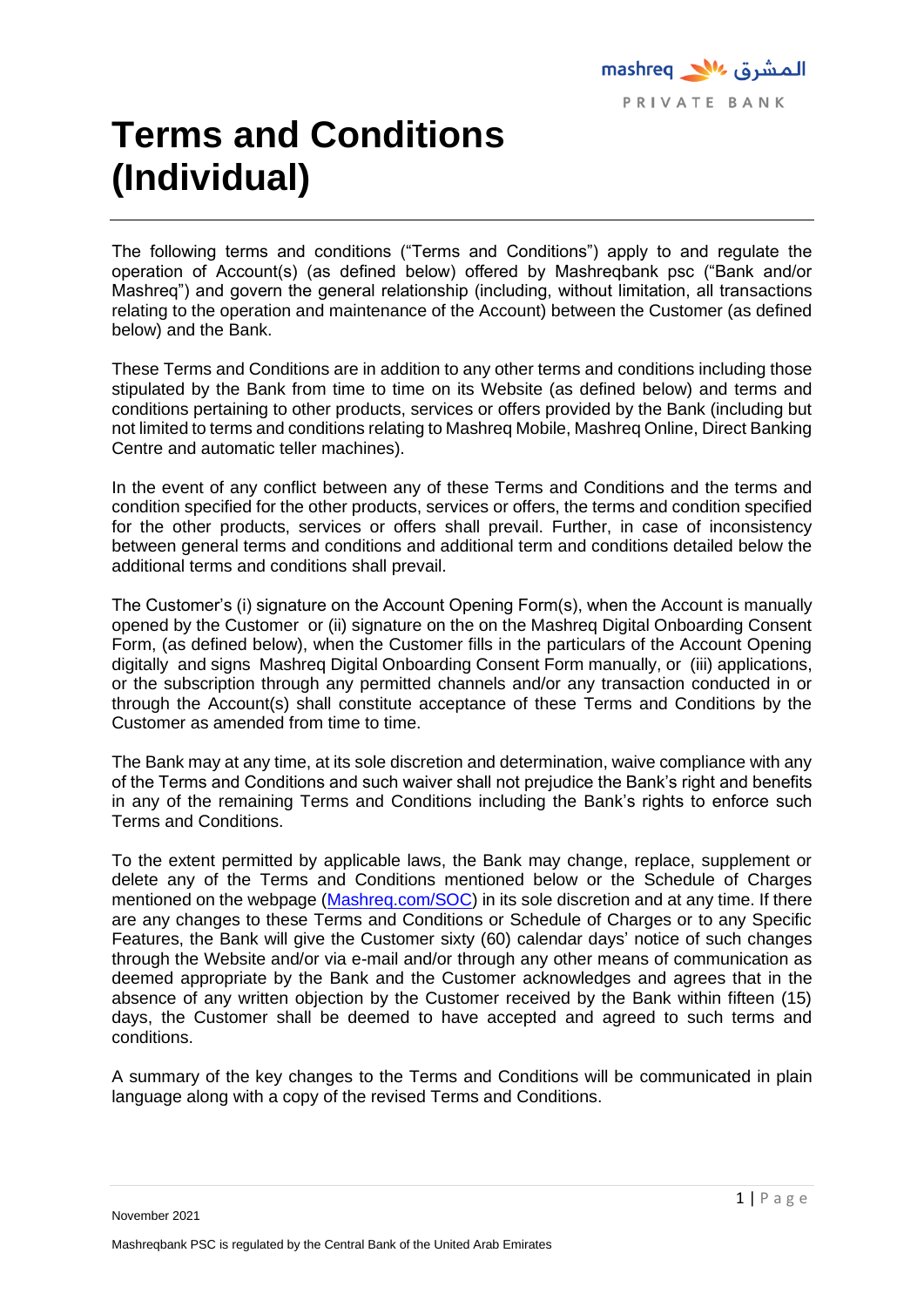# **Definitions**

The following words and phrases shall have the meanings given below unless indicated otherwise:

- a. "Account(s)" refers to such account(s) which a Customer may have with the Bank whether alone or jointly with any other natural person(s) and includes savings Account(s), current Account(s), Deposits and any other Account(s) which the Bank may introduce for natural person(s) from time to time.
- b. "Account Opening Form" refers to the relationship form for Account(s), whether electronic or otherwise.
- c. "AED" means Emirati Dirhams or the lawful currency of the United Arab Emirates.
- d. "ATM" means automatic teller machine(s)
- e. "Bank" and/or "Mashreq" means Mashreqbank psc and its successor and assignees.
- f. "Business Day" means any official working day on which the Bank is open for banking business in the United Arab Emirates.
- g. "Cardholder" means the natural person(s) to whom or in whose name the Debit Card is issued by the Bank.
- h. "Customer" means any natural person in whose name the Account(s) is maintained and includes the successor of such person.
- i. "Debit Card" means a debit card issued by the Bank and linked to the Account(s) and shall include any renewal and replacement.
- j. "Deposit" means any fixed deposit or time deposit placed by a Customer with the Bank in AED or such other foreign currency as the Bank may permit.
- k. Direct Banking Centre" or "DBC" is a telephone based banking centre offered by the Bank that allows the Customer to perform financial and non-financial transactions on its Account(s) with the Bank.
- l. "Mashreq Digital Onboarding Consent Form" refers to the consent form which is signed by the Customer when the Customer is onboarded through digital channels
- m. "Month" means a Gregorian calendar month.
- n. "PIN" means personal identification number issued to the Cardholder to operate the Account(s) by way of a Debit Card at an automated teller machine ("ATM") or through other permitted and acceptable modes.
- o. "USD" means United States Dollars or the lawful currency of the United States of America.
- p. "Website" refers to the website owned, established and maintained by the Bank at the URL [www.mashreqbank.com.](http://www.mashreqbank.com/)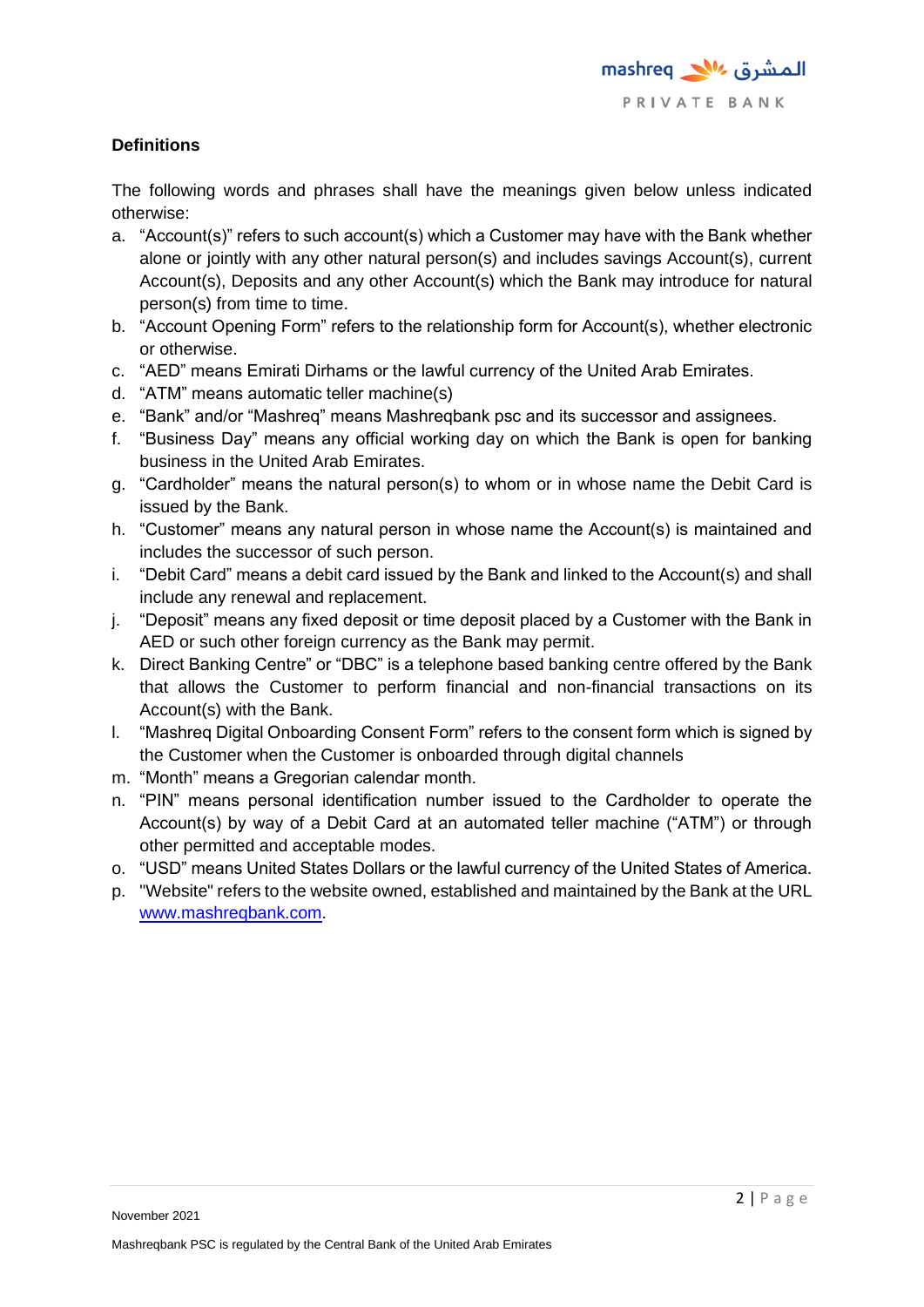## **General Terms and Conditions Applicable to All Account(s)**

- 1. The Customer hereby agrees to provide accurate information and documents including up to date copies of its documents related to proof of identity, residency status and commination details.
- 2. The customer hereby acknowledges and agrees that he/she is responsible for verifying the accuracy of any account / transaction statements sent to them.
- 3. The Customer hereby agrees to provide details of transactions carried through the Customer's Account(s) as and when required by the Bank.
- 4. The Bank shall at all times have the right to verify the information furnished by the Customer in relation to Account(s) and any other information pertaining to the Customer as may be required by the Bank for opening or maintenance of the Account(s).
- 5. The Bank has the right from time to time, at its sole discretion and determination, to impose any maintenance or service charges on Account(s) held by the Customer.
- 6. All transactions undertaken by the Bank or at the Customer's instructions shall be at the cost and risk of the Customer. The Bank shall not be liable to the Customer if the value of the funds credited to the Customer's Account(s) diminishes due to levies, taxes, fees or depreciation.
- 7. During the course of the Bank's relationship with the Customer, there are several instances where the Bank requires certain information from the Customer in order to enable the Customer to conduct secured/financial transactions through online and digital channels. Where such information is provided by the Customer, the Customer hereby acknowledges and confirms that he/she shall ensure that his/her contact details (such as phone number, correspondence address and e-mail address) shall remain up to date at all times. It is the responsibility of the Customer to communicate any updates to his/her information to the Bank.
- 8. The Customer hereby agrees that he/she is responsible for keeping any correspondence with the Bank secure for future reference.
- 9. The Bank shall have the absolute right without assigning any notice or reason to the Customer to combine and/or consolidate one or more Account(s) of the Customer and/or set off or transfer any sums standing to the credit of any such Account(s) in and towards satisfaction of the Customer's liabilities towards the Bank and/or its subsidiaries, or in any other respect whether such liabilities be actual, contingent, primary or collateral.
- 10. The Bank may at any time at its sole discretion and determination after serving an account closure notice, close the Account(s). In the event of any closure of the Account(s) for any reason, the Customer agrees that the remaining balance in the Account(s) (if any) can be disbursed or refunded to the Customer by the Bank in AED, after deducting any applicable charges and fees (including conversion cost of foreign currency).
- 11. The records of the Bank regarding the amount of the deposits and the accrued interest in an Account(s) shall constitute evidence as to the correctness of the amount.
- 12. The Bank and its correspondent financial institutions have the right to block the funds transferred to/for Customer's Account(s) in case of suspicion of illegal activity/money laundering/terrorist financing/international sanctions and/or for any other reason that the Bank sees fit in line with the applicable regulatory requirements. On the same basis, the Bank may decide not to allow a transaction in the Customer's Account(s) or close the Customer's Account(s) after serving an account closure notice.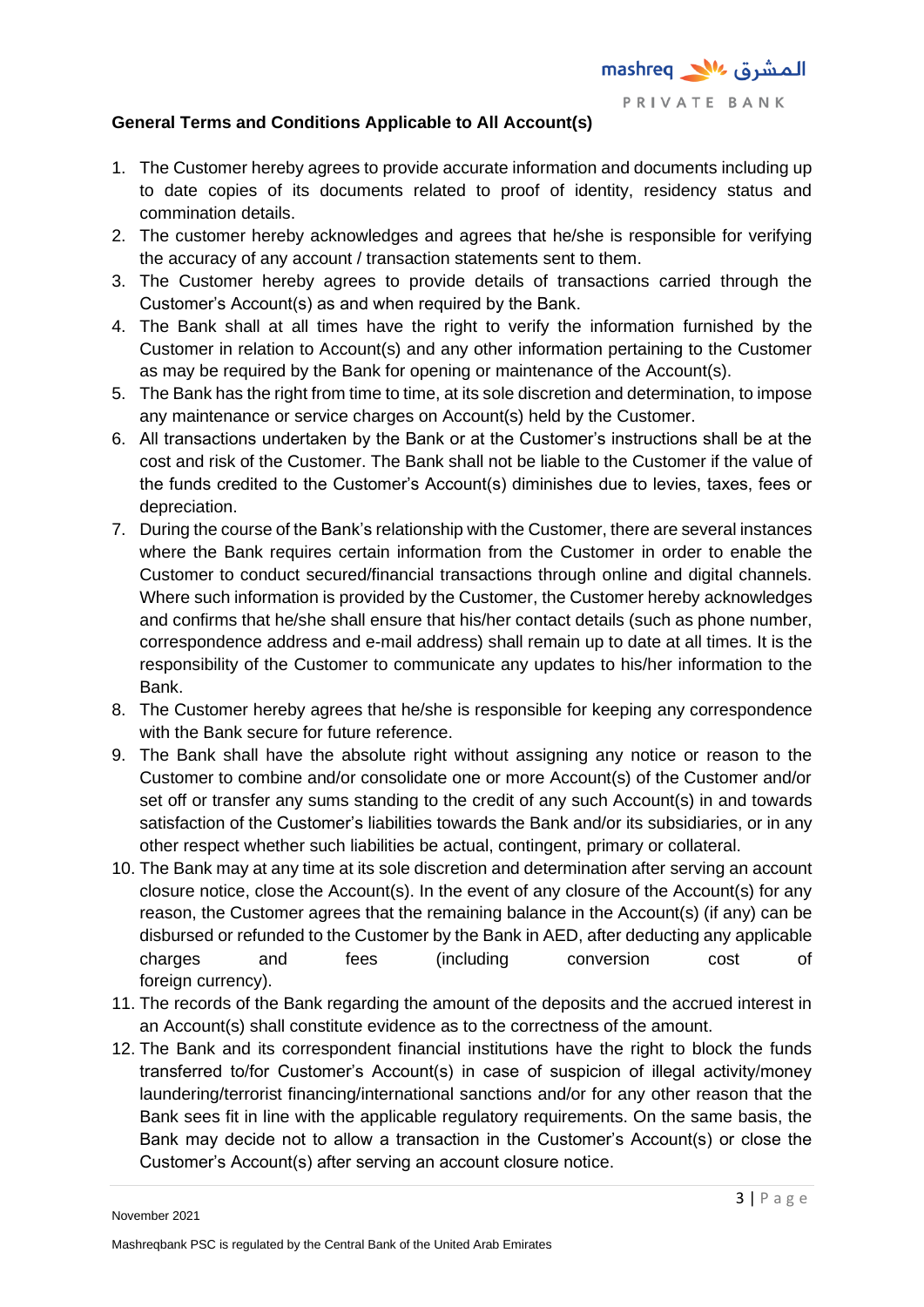- 13. The Bank may debit any of the Customer's Account(s), held/available with the Bank, at any time, in order for the Bank to recover any and/or all amounts/liabilities due and/or owed by the Customer to the Bank.
- 14. Death of signatory: If a joint holder of an Account(s) (but not the Customer) dies:
	- a. If operations are by single signature of a surviving signatory, such surviving signatory may continue to operate such an Account(s).
	- b. If operations are by joint signature, the surviving signatory may continue to operate the Account(s).
- 15. The Customer is required to notify the Bank of the death or loss of capacity of one or more of his appointed joint authorized signatories in writing, promptly and in all events within a period not exceeding ten (10) days from the death or loss of legal capacity.
- 16. The Bank will close the Customer's Account(s) if there are no transactions in the Account(s) for 180 days from the date of account opening. The customer must return to the Bank the cheque book relating to the closed account.
- 17. The Account(s) is/are non-transferable/non-negotiable/non-pledgeable to any other party.
- 18. The Customer shall keep the Bank informed at all times, of any change/alteration in their communication details, residency status, visa, and employer details by either visiting the nearest Mashreq branch or signing onto Mashreq Online or calling Direct Banking Centre.
- 19. If an amount is deposited by cheque or by draft, the deposit shall come into force only upon net realisation and receipt of the amount of the cheque/draft by the Bank.
- 20. The Bank may suspend operations of the Account(s) if there is no transaction for a period of one year.
- 21. Dormancy:
	- a. The current and or savings Account(s) will be treated as dormant if there is no financial transaction or non-financial actions in the Account(s) for 3 years as per UAE Central Bank regulations.
	- b. Unclaimed funds (if any) for a period of five (5) years will be transferred to the UAE Central Bank.
	- c. Any unclaimed balance in foreign currencies will be converted as of date of transfer at the Banks published customer rate before transfer to the UAE Central Bank. Customers will be reimbursed this AED equivalent amount on reclaim.
	- d. Central Bank will not be taking any responsibility as a result of transferring the amounts available in the dormant accounts or unclaimed balances to the Central Bank.
	- e. Interest bearing accounts will continue to accrue interest at prevailing rates depending on the terms & conditions for the particular account type until the time the balance is transferred to the UAE Central Bank.
	- f. No other fees other than those agreed during the lifecyle of the account activity will be levied on dormant accounts.
- 22. In order to comply with the applicable laws and regulations and for the purposes of (i) getting Customer's personal information, (ii) managing Customer's Account(s) and the transactions entered into by the Customer and (iii) executing any product or service subscribed by the Customer, the Customer hereby agrees, consents and authorizes the Bank, its subsidiaries, agents and the Bank's third party service providers including insurance and Takaful companies, and any others as the Bank may deem appropriate, at its sole and absolute discretion, to: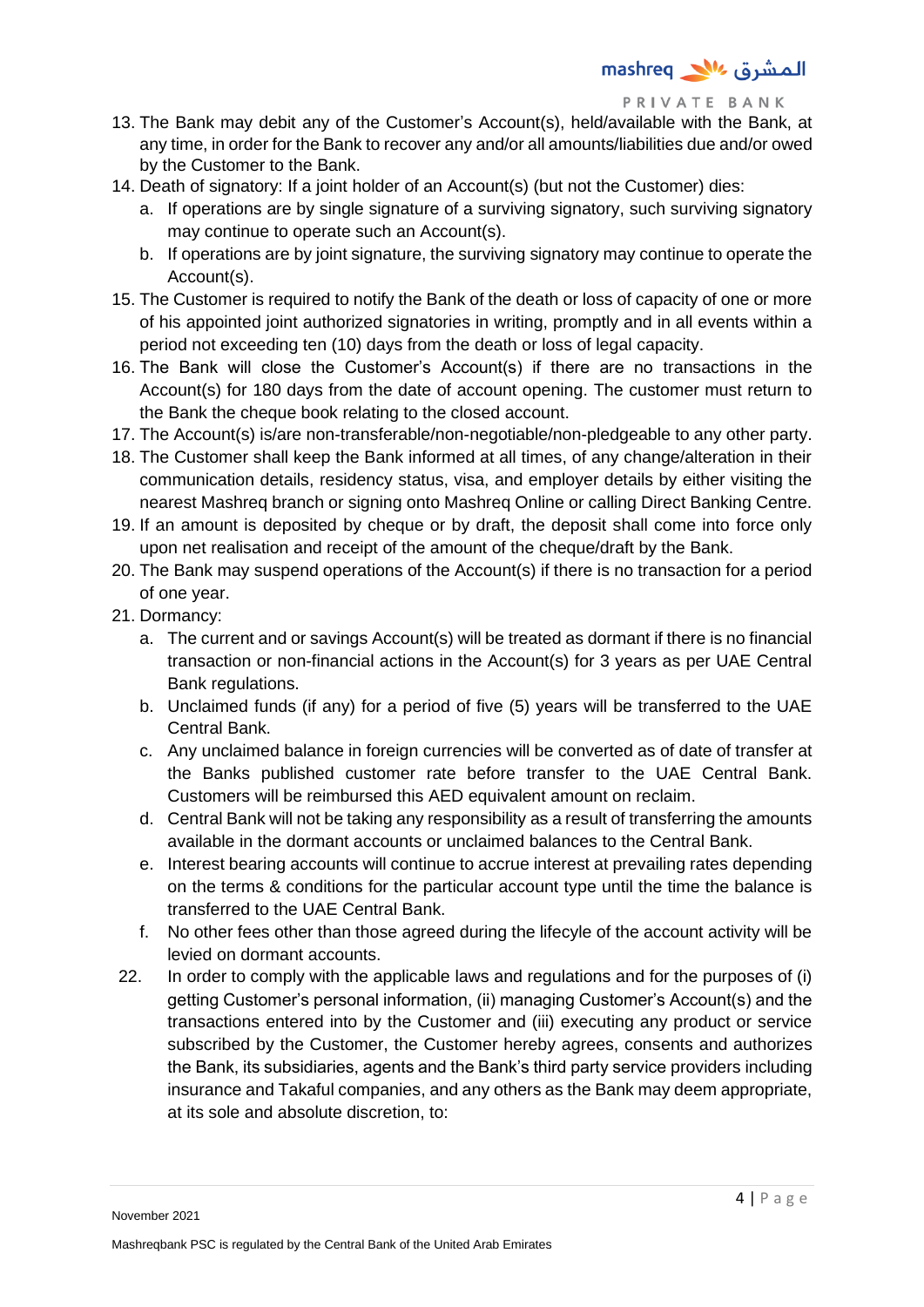- a. Collect, seek, obtain, confirm and keep updated all information relating to the Customer including but not limited to the Customer's personal details, details of the Customer's Account(s), statements, loans, current and previous credit card, banking transactions, repayment history and any default (the "Information"),
- b. Disclose and exchange the Information with any government and/or quasi government authority and/or private entities, including but not limited to Al Etihad Credit Bureau or any other third party.
- 23. The Customer has a right to withdraw their consent to share his/her Personal data sharing at anytime, however such withdrawal must be done in writing and the document submitted at the relevant branch of the Bank.
- 24. The Customer shall have a period of five (5) days to exercise his/her statutory right of withdrawal from an account agreement without penalty and without giving any reason. This period shall begin from the acceptance of the agreement.
- 25. Customer agree that Customer's signature collected, received and/or stored in an electronic form shall be deemed to be equivalent to the Customer's signature in hard copy for all purposes provided the Bank has established the identity of the Customer to its satisfaction as per its internal requirements.
- 26. If a Customer delivers a documents bearing his/her signatures or executes any document through an electronic communication ("Document") then the Document shall be deemed an original document duly signed by the Customer and the Customer hereby unconditionally and irrevocably agrees that it shall not contest the use of the Document as an original for the purposes of any legal proceedings or any purposes whatsoever. The Customer hereby
	- a. Irrevocably authorizes the Bank to rely on the Document as an original document;
	- b. undertakes that the Bank shall bear no liability whatsoever in relying on the Document as an original;
	- c. Undertakes that Document or its delivery or execution by electronic communication does not violate or conflict with any law applicable; and
	- d. Undertakes to provide a hard copy of the Document with the wet ink signature of the Customer as soon as reasonably practicable or immediately following a request from the Bank. For the avoidance of doubt the Customer confirms that the Document will at all times be construed as an original irrespective of whether or not a hard copy of the Document is provided to the Bank.
- 27. The Customer hereby consents to the receipt of offers, newsletters, promotions and other marketing communications (including SMS messages, emails and "in-app" messages) from the Bank. If the Customer wishes to withdraw consent to receive such marketing communications, the Customer can do so by logging in to Mashreq Online/Mashreq Mobile and clicking unsubscribe.
- 28. Sanctions Declaration: The Customer agrees and acknowledges that the Bank has always thrived on conducting its business in a compliant manner. The Bank, including all domestic and foreign branches, is committed to ensuring full compliance with applicable laws, regulations and sanctions requirements in all jurisdictions in which it operates. The Bank Mashreq expects that its customers also abide by the same objective.

In consideration of the foregoing, the Customer further, acknowledges that:

a. The Bank does not engage in any transactions, irrespective of currency, with or involving Iran, Israel, North Korea, Cuba, Syria and Crimea (Restricted countries/regions).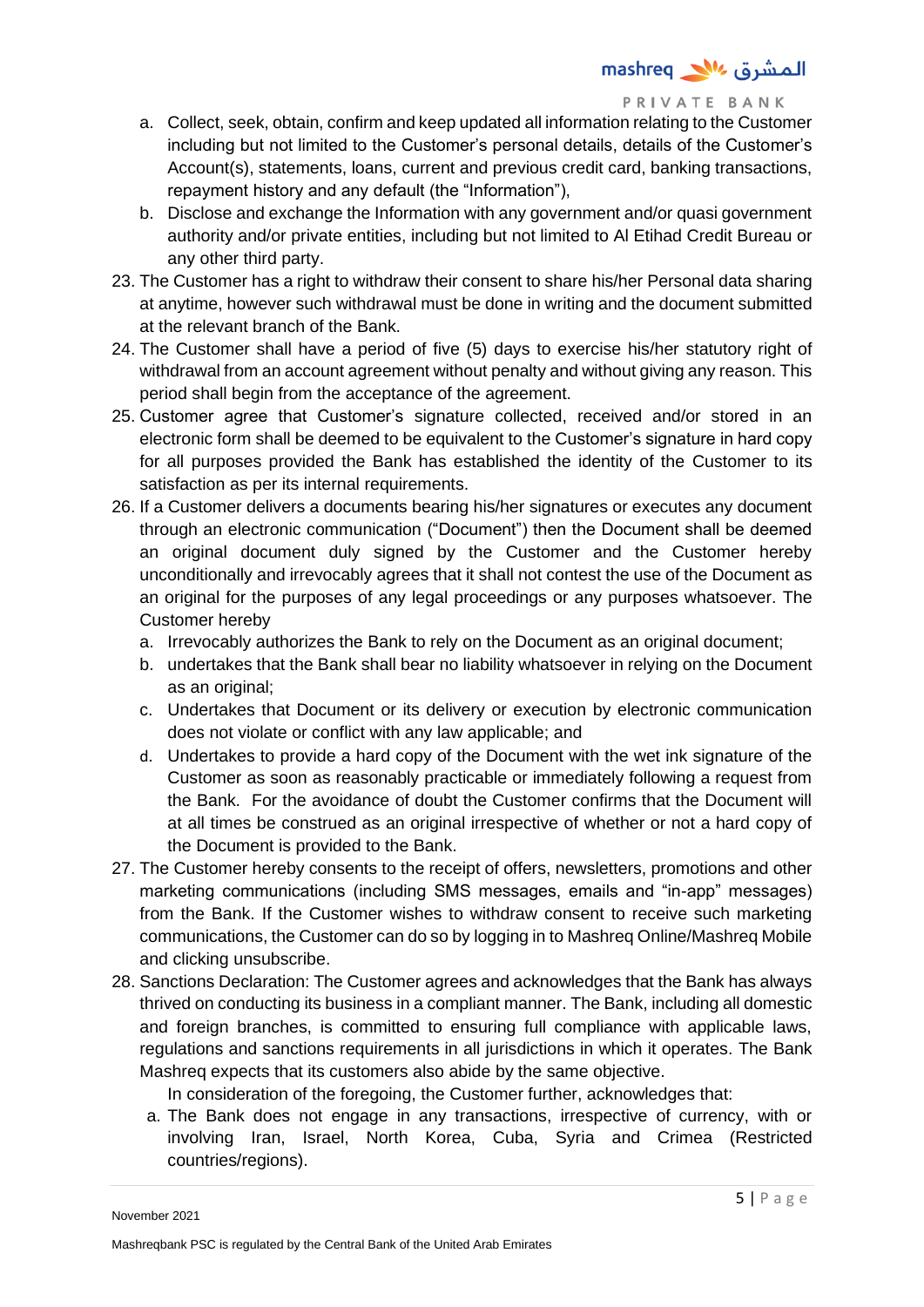- b. The Bank does not engage in USD denominated transaction with or involving North Sudan. As such, the Customer understands that it is expected that the Bank customers do not conduct any part of an import/export transaction in USD involving these countries. It is also advised that proceeds of any such transactions received in any other currency must not be converted in USD and routed through the Bank.
- c. The Bank does not allow any transaction with persons, entities or vessels designated as sanctions targets by local and international regulators.
- d. The Bank does not engage in transactions (including imports or exports) involving items of dual–use which can be used for offensive purposes e.g. Items that can be used in nuclear proliferation, arms, ammunitions, etc.
- e. The Bank pursuant to its policy, provides banking services exclusively to its account holders who are customers of the Bank.
- f. The Customer will not conduct transactions in their Account(s) on behalf of third party(ies).

In keeping with the Bank's adopted policies and its regulatory compliance obligations, the Bank will not be able to serve customers that fail to abide by the foregoing requirements.

29. In line with the Consumer Protection Standards issued by the UAE Central Bank pursuant to the Consumer Protection Regulation (Circular No.8 – 2020), you are hereby informed that you have the right to withdraw or cancel your Account Opening Application within 5 Business Days from date of signing thereof ("**Cooling-Off Period**"). On the 6<sup>th</sup> Business Day (or 1 day after the expiry of the Cooling-Off Period), you must inform the Bank of your decision to cancel or withdraw the Account Opening Application otherwise, the same shall continue to apply and hall be deemed confirmed by you. The Bank will, during the Cooling-Off Period provide you with access to your Account and other account related services, subject to satisfactory KYC and compliance checks and procedures of the Bank.

Should you choose to waive your right to the Cooling-Off Period, you must, in writing, notify and/or confirm to the Bank such intention. It must be noted that if you opt to cancel or withdraw the Account Opening Application within the Cooling-Off Period, you shall be responsible to pay all costs and charges that you may have incurred in relation to any and all transactions conducted in your Account during the Cooling-Off Period and before the cancellation of your Account.

- 30. Without prejudice to the Bank's right to submit to any other law or jurisdiction, the Terms and Conditions governing the Account(s) are subject to the laws of the UAE. Any dispute connected with these Terms and Conditions and/or Account(s) shall be submitted to the exclusive jurisdiction of the courts in Dubai. United Arab Emirates.
- 31. Fraud or misuse of Account must be informed immediately to the Bank by calling +9714 424 4444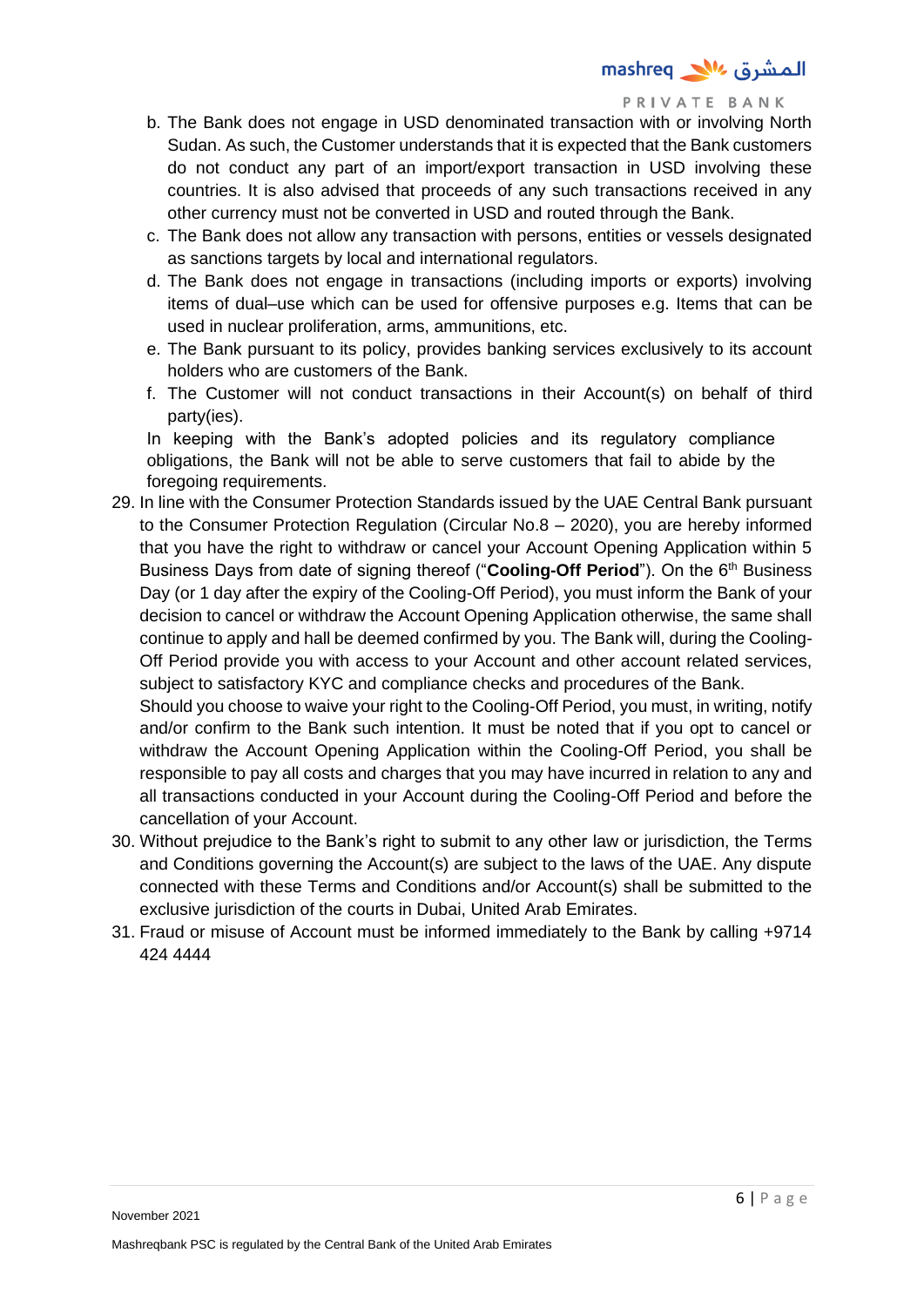

# **General Terms and Conditions Applicable to Current and Savings Account**

- 1. If the Customer's Account(s) is overdrawn, the Bank at its sole discretion has the right to charge the prevailing interest rate per annum to the Account(s) calculated on a Monthly basis.
- 2. A Customer's savings Account(s) subject to these terms and conditions, earn an interest at the rate(s) determined by the Bank calculated on basis of the minimum/average Monthly balance.
- 3. No interest is paid for current Account(s) except in case of a Sweep Current Account.
- 4. If in a consecutive period of twelve (12) months, any four or more cheques issued by the Customer from his Current Account are retuned unpaid due to 'insufficient funds' in the Customer's Current Account then the Bank may without notice close Customer's Current Account and may report Customer's name to the Central Bank's Risk Bureau along with the amounts of each cheque so retuned, and upon Banks's request the Customer shall return all remaining cheques linked to Customer's Current Account to the Bank with immediate effect.
- 5. Interest is chargeable on Accounts related to specific currency(ies). Customers who open CHF currency account (Current or Savings) will be charged 1.50% per annum on a monthly basis and Private Banking Customers who open EUR currency account (Current or Savings) will be charged 0.40% per annum on a monthly basis.
- 6. The Bank at its sole discretion shall from time to time impose service charges on the Account(s) if the average/minimum credit balances of such Account(s) are less than the balance determined by the Bank. Please refer to the Schedule of Charges available at the Website for details ( [mashreq.com/SOC](https://www.mashreqbank.com/uae/en/private-banking/images/PrivateBanking-SOC.pdf) ).
- 7. Charges on issuance of cheque books and post-dated cheques deposited with the Bank shall be solely determined by the Bank.
- 8. The Bank shall have the right, without notice to the Customer, to debit the Customer's Account(s) with all fees, expenses, interest, commission/taxation and other charges for all the transactions between the Customer and the Bank. Please refer to the Schedule of Charges available at the Website for details ( [mashreq.com/SOC](https://www.mashreqbank.com/uae/en/private-banking/images/PrivateBanking-SOC.pdf) ).
- 9. The Bank shall have the right, without notice to the Customer, to debit the Customer's Account with whatever the amount determined by the Bank in accordance with the Schedule of Charges published on the website ( [mashreq.com/SOC](https://www.mashreqbank.com/uae/en/private-banking/images/PrivateBanking-SOC.pdf)) for any and each returned cheque due to insufficiency of funds.
- 10. As a collecting agent, the Bank assumes no responsibility whatsoever in exercising collection and shall only permit withdrawals of the value of the collected cheque upon final payment to the Bank. The Bank reserves the right to:
	- a. Route each item for collection in accordance with the Bank's normal practice.
	- b. Refrain from presenting, demanding or giving notice of non-payment or notice of dishonour on public holidays.
	- c. Refuse to accept for collection any item presented by the Customer.
	- d. Debit the Customer's Account(s) for any cheque, or instruments credited to it which is/are not subsequently honoured.
- 11. In case the statement of account is returned to the Bank for two consecutive Months owing to a wrong or unknown contact address, the Bank shall have the right to stop sending statements to the Customer.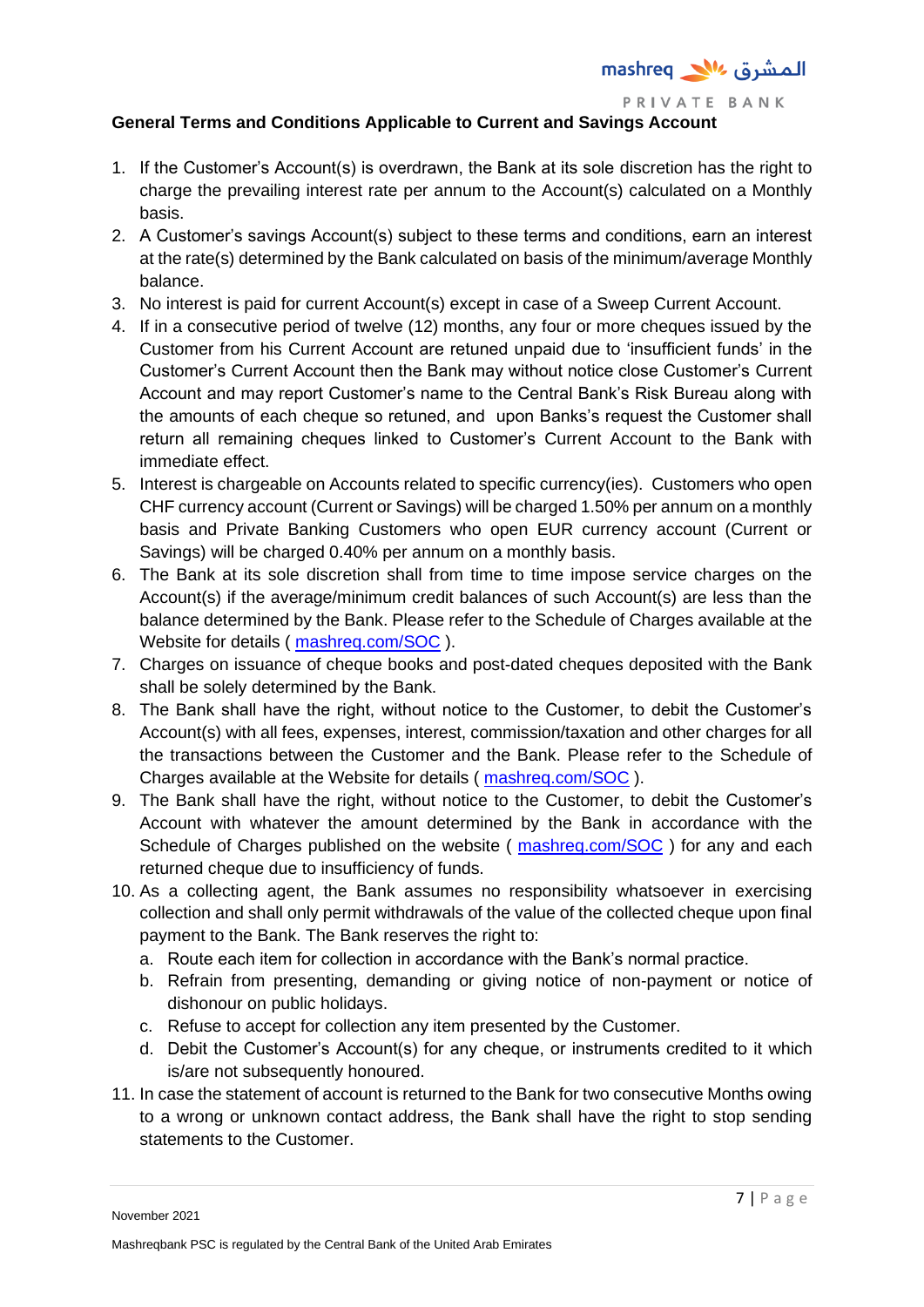- 12. Applicable rates of interest (if any) to each category of Account(s) are determined by the Bank, at its sole discretion, and the Bank reserves the right to change the applicable rate of interest. The Bank will inform the customer of the change at least 30 calendar days in advance of the change.
- 13. Withdrawal of funds in whole or in part from the interest bearing accounts may render the Customer ineligible for the interest accumulated in the Account during the relevant period.

## **Additional Terms and Conditions Applicable to Happiness Account**

Happiness Account is a variant of the Current / Savings Account. 'Happiness Account' is a special category of Account designed for a select set of individual customers identified by Mashreq based on predefined criteria as given hereunder.

- 1. All the benefits offered with 'Happiness Account' are only applicable upon monthly salary transfer of AED 10,000 or more to a Mashreq Salary Account from an employer registered within UAE.
- 2. Definitions:
	- "New Customer" shall mean an individual, who does not have an existing and continuing Current/Savings Account with the Bank on the date of opening the Happiness Account.
	- "Existing Customer" shall mean a Customer, having an existing and continuing Current/Savings Account with the Bank where the salary of the Customer is paid on a regular basis by of the employer of the Customer which is opened on or after  $6<sup>th</sup>$  day April of 2016.
- 3. Existing Customer's salary transfer Account shall be automatically upgraded to a Happiness Account based on regular salary in the amount of AED 10,000 or more.
- 4. A cash benefit (Joining Bonus) as given below will apply to 'Happiness Account' on first credit of salary after opening of Happiness Account by a New Customer or after first upgradation of Account of an Existing Customer to Happiness Account. The Joining Bonus is conditional on a continued and regular salary transfer in the given salary range for period of 12 months from the date of first credit of salary to the Happiness Account:

| <b>Monthly Salary</b><br>(AED) | <b>Joining Bonus for</b><br><b>ONLINE APPLICATIONS</b> | <b>Joining Bonus for</b><br><b>NON-ONLINE APPLICATIONS</b> |
|--------------------------------|--------------------------------------------------------|------------------------------------------------------------|
| 10,000 - 24,999                | AED 500                                                | AED 200                                                    |
| 25,000 - 49,999                | AED 1,000                                              | AED 500                                                    |
| 50,000 and above               | AED 2,000                                              | AED 1,500                                                  |

Online Applications refers to Accounts that are self- opened through [www.mashreq.com/happiness](http://www.mashreq.com/happiness) Non-online Applications refers to Accounts that are opened using methods other than 'Online Applications'

5. With effect from 1<sup>st</sup> September 2021, the Joining Bonus will be paid by credits to the Happiness Account in 12 equated monthly installments over a period of 12 months (subject always to a valid salary transfer to the Happiness Account of minimum AED 10,000 within the range given in the above table, during each of the 12 months post 1st salary transfer in Happiness Account). ). Each monthly pay out will occur within the next calendar month after each salary credit into the happiness account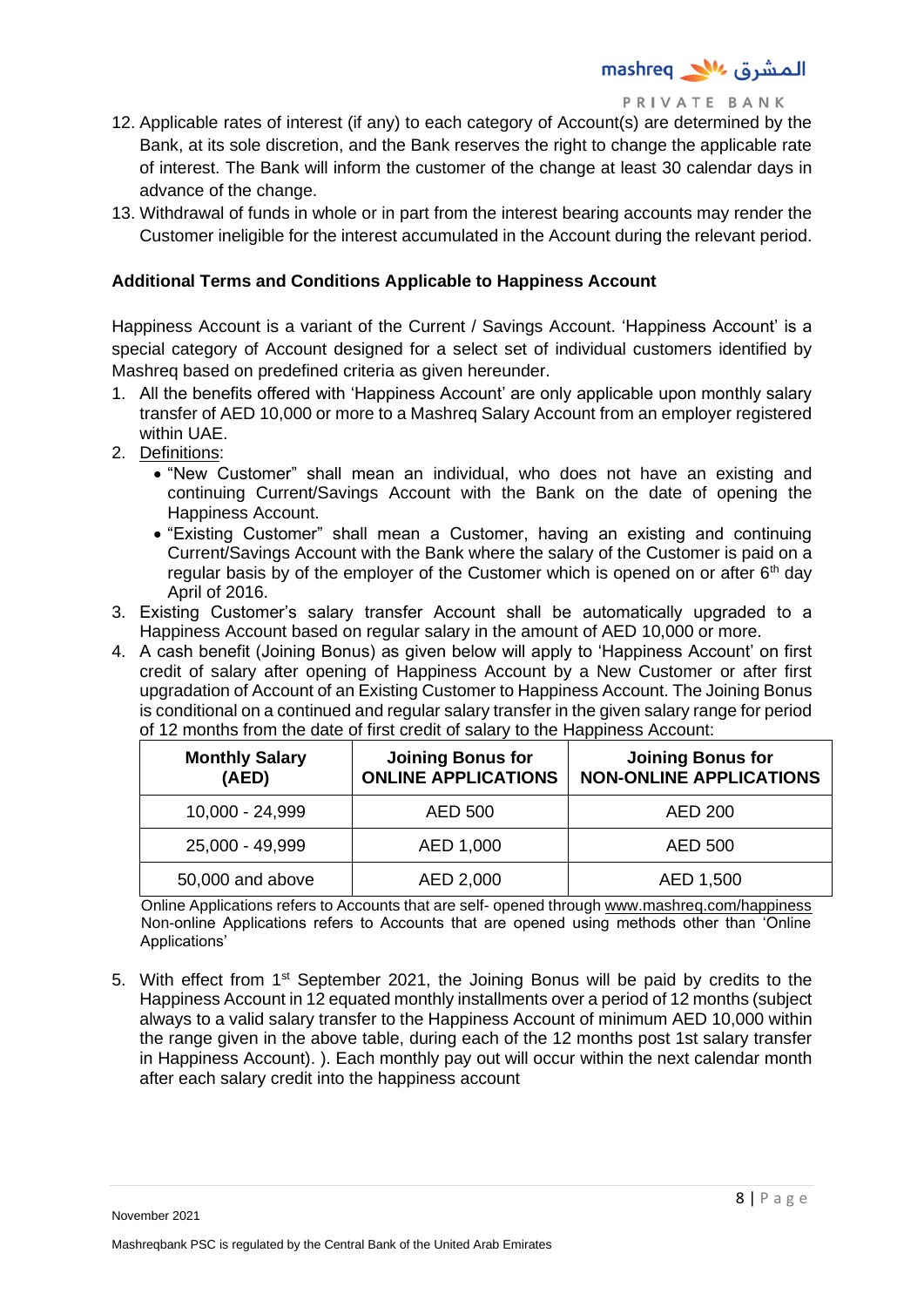- 6. 'Mashreq bank' is authorized to debit the Customer's account towards claw back of the Joining Bonus provided to him/her in case of any of the following reasons
	- a. An existing salary transfer account has been closed & a New 'Happiness Account' has been opened or
	- b. Stoppage of monthly salary transfer to the 'Happiness Account' on any month within 12 months of the first salary transfer after opening of the Happiness Account
- 7. A salary transfer will only be recognized by 'Mashreq bank' (the 'Bank') if it is credited to the account by the Customer's employer registered in UAE using the correct channel and method recognized by the Bank. A remittance, direct transfer, cash or cheque credit transaction by the Employer will not be considered as a salary transfer transaction and will lose the eligibility of any benefits defined under this campaign. An erroneous salary transfer description could also result in the non-payment of the cash Joining Bonus.
- 8. The Customer is bound by any variation that the Bank may make to the Terms and Conditions governing the provisions of the products and services.
- 9. The fee benefits from this campaign will be in the form of reversals. If the customer qualifies for the benefits, the same would be reversed by the end of the month.
- 10. If the minimum balance requirement of AED 3,000 is not met, fall below fee charges of AED 25 + VAT will not apply to the Happiness Account. This benefit will be applicable to both New Customers as well an Existing Customers only if there is a valid salary transfer to the Happiness Account during the same calendar month.
- 11. In order to be eligible for the monthly Salaam Points benefits of AED 25, the Customer has to meet the criteria for the minimum aggregate required number of 5 unique utility bill payments (only DU, Etisalat, Card Payment, Salik recharge and Water & Electricity) and or international remittance transactions in a month executed on 'Mashreq Online' / Mashreq Mobile. This monthly benefit will be applicable to both New & Existing salary transfer customers only if there is a valid salary transfer to the account of minimum AED 10,000 during the same calendar month.
- 12. 'Mashreq bank' reserves the right to claw back the Salaam points in the event it is recognized that the 5 monthly transactions executed are not towards unique payments.
- 13. In order to be eligible for the unlimited free international remittances in a month the transactions need to be executed on Mashreq Online and/or Mashreq Mobile. This monthly benefit will be applicable to both New & Existing salary transfer to the Happiness Account of a minimum AED 10,000 during the same calendar month.
- 14. The Bank at its sole discretion, reserves the right to change the benefits, eligibility criteria, pricing or any other rules governing 'Happiness Account' at any point of time and the same will be updated on the webpage mashreg.com/happiness and will be effective after sufficient notice.

All the above mentioned Terms & Conditions are in addition to the Terms & Conditions applicable to Current and Savings Accounts updated on [mashreq.com/tnc](http://www.mashreq.com/tnc)

## **Additional Terms and Conditions Applicable to Sweep Current Account**

- 1. The Customer has to specifically opt in/apply for a Sweep Current Account(s).
- 2. The Customer may earn interest on a Sweep Current Account(s). The interest is paid only on the amounts which is in excess a pre-defined balance threshold determined by the Bank ignoring any fraction of thousands (the "Threshold") and is placed in the Sweep Deposits (as defined below). No interest will be paid on a Sweep Current Account(s) balance that is below the Threshold. The Threshold is decided by the Bank at its sole discretion and is available on the Website.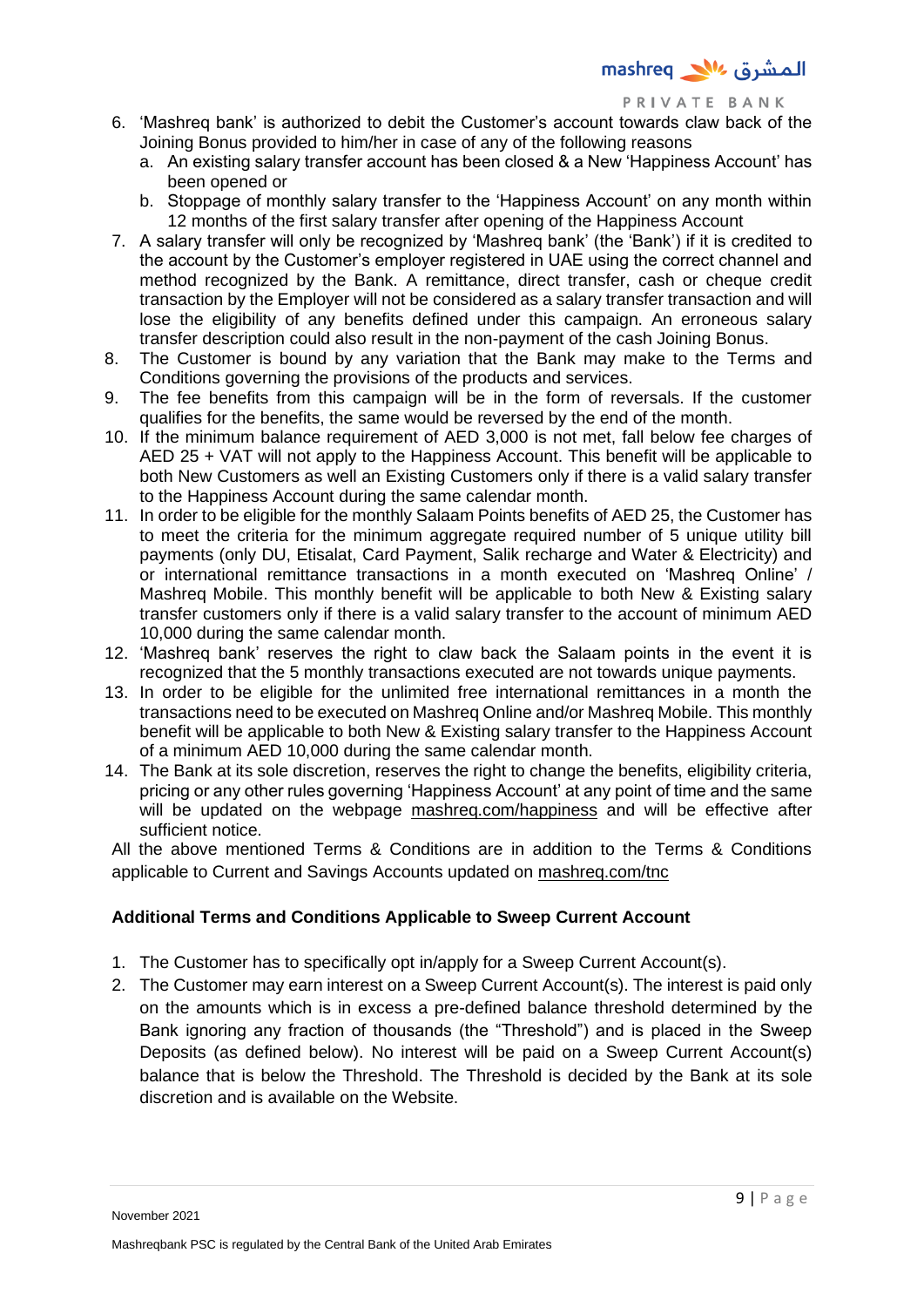- 3. The Bank at its sole discretion shall from time to time impose service charges on the Sweep Current Account(s) if the average/minimum credit balances of such Account(s) are less than the threshold and/or the minimum balance determined by the Bank. Please refer to the Schedule of Charges for details.
- 4. The Customer earns interest on the Sweep Current Account as follows:
	- a. In the event the Sweep Current Account balance goes above the Threshold, the incremental balance (only in units of AED 1,000) will automatically move out from the Sweep Current Account (at the end of a calendar day) will be placed by the Bank into a newly created fixed deposit account called "Sweep Deposit".
	- b. The Sweep Deposit will be created under the Customer's name and will be linked to the Customer's Sweep Current Account.
	- c. The Customer may view his/her Sweep Current Account(s) and all linked Sweep Deposits on Mashreq Online (online banking available 24/7) and Mashreq Mobile.
	- d. At each instance when the Customer's Sweep Current Account(s) balance is above the Threshold (as a result of Customer funding his Sweep Current Account(s) through cash, cheque, inward remittance or any other means), the excess balance will be moved out from Sweep Current Account(s) and be placed into a newly created Sweep Deposit automatically. Therefore, a Customer may have multiple Sweep Deposits under single Sweep Current Account(s).
	- e. The Sweep Deposit will always be created for a period of thirty (30) days and will be renewed automatically. The Sweep Deposit may get liquidated prior to the maturity date due to any debit transaction(s) in the Sweep Current Account.
	- f. If the Sweep Deposit maturity falls on a day which is not a Business Day, the maturity date will be automatically moved up by 1 day by the Bank's system. This means that the Sweep Deposit will then mature after 31 days and subsequently be automatically renewed for a period of thirty-one (31) days.
	- g. The interest earned on Sweep Deposit will be credited to the Sweep Current Account(s) on maturity or on the same day of an early liquidation of the Sweep Deposit. The early liquidation will take place only in case of a debit transaction on the Sweep Current Account.
- 5. The interest calculation is done on the daily balance and is paid at the end of every month.
- 6. The following will occur in the event of a debit transaction (including a withdrawal transaction by the Customer) on the Sweep Current Account(s):
	- a. The Bank's system will first check the overall account balance in Sweep Current Account(s) and all linked Sweep Deposits.
	- b. If the overall account balance (including the amount placed in the Sweep Deposits) is sufficient enough to process the debit transaction, the system will debit the Sweep Current Account(s) and the debit transaction will be processed. If the debit transaction amount is higher than the amount available in the Sweep Current Account (excluding the amounts placed in the Sweep Deposits just before the debit transaction), the transaction will still go through and the Sweep Current Account balance will go negative (-) temporarily until end of the calendar day.
	- c. The Bank's system will replenish the Sweep Current Account's balance to the Threshold by liquidating one or multiple Sweep Deposits (at the end of the calendar day) and will credit the funds in to the Sweep Current Account.
	- d. LIFO 'last in first out' method will be used to liquidate the Sweep Deposits, which means the last created Sweep Deposit will be liquated first.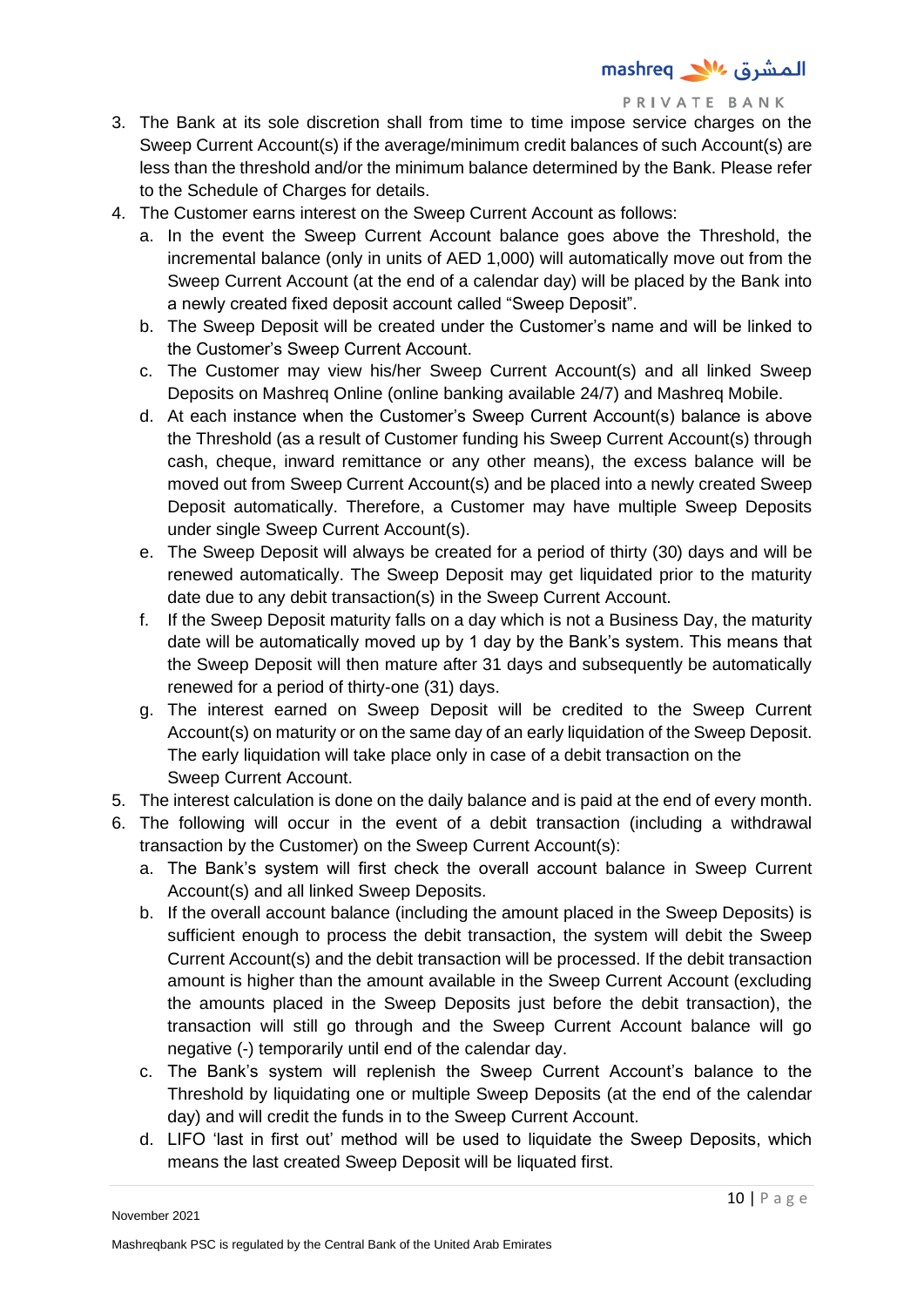- e. If the Sweep Deposit amount (which is required to be liquidated) is more than the amount required to replenish the Threshold of the Sweep Current Account, the Sweep Deposit will be liquidated partially and only required funds will be moved from the Sweep Deposit to Sweep Current Account(s). Any accrued interest (accrued on the total Sweep Deposit balance) on the partially liquidated Sweep Deposit will be credited to the Sweep Current Account immediately. The Sweep Deposit with the residual amount will continue until maturity. The interest accrued on the Sweep Deposit (of the residual amount) for the remaining period will be credited to the Sweep Current Account(s) on maturity and the Sweep Deposit (of the residual amount) will be renewed for another period.
- f. If the Sweep Deposit amount is less than the amount required to replenish the Threshold of the Sweep Current Account, the Bank's system will liquidate multiple Sweep Deposits to ensure that Sweep Current Account is replenished with the required amount to meet the Threshold.
- 7. The Customer hereby permits the Bank to create, open and liquidate Sweep Deposit(s) on the Customer's behalf.
- 8. All debit and credit transactions related to Sweep Deposit(s) will appear in the Customer's statement of Account(s) issued by the Bank.

## **Additional Terms and Conditions Applicable to Easy Saver Account**

- 1. An Easy Saver Account can be opened only by an existing customer holding a Current or Savings Account with the Bank.
- 2. The interest earned on Easy Saver Account(s) is based on the average balance and paid at the end of every calendar month.
- 3. The applicable interest rates can be viewed at [mashreq.com/ESIR](http://www.mashreq.com/ESIR)
- 4. Easy Saver Account is available in AED & USD currency only
- 5. The number of debit transactions in Easy Saver Account(s) are limited for each Month. The limit on debit transactions will be determined by Bank at its sole and absolute discretion and may vary from time to time.
- 6. If the debit transactions in an Easy Saver Account in a particular Month exceeds the limit on debit transactions set forth by the Bank, then no interest shall be payable for the that particular Month and the Customer shall be liable to pay withdrawal fees as per rules and regulations set forth by the Bank at its sole discretion and determination.
- 7. Debit transactions from one Easy Saver Account will not affect interest on the other Easy Saver Account.
- 8. Maximum 1 (one) Account per Customer per currency (AED and USD) can be opened.
- 9. Debit Card and Cheque Book facilities are not applicable to this type of Account.

#### **Additional Terms and Conditions Applicable to Dream Saver Account**

- 1. A Dream Saver Account can be opened only by an existing Customer holding a current or savings Account with the Bank.
- 2. Interest earned on Dream Saver Account(s) will be accrued Monthly on the principal and credited on liquidation/maturity to the same account.
- 3. The applicable interest rate can be viewed at [mashreq.com/dreamsaver](http://www.mashreq.com/dreamsaver)
- 4. The Dream Saver Account is available in the AED currency only.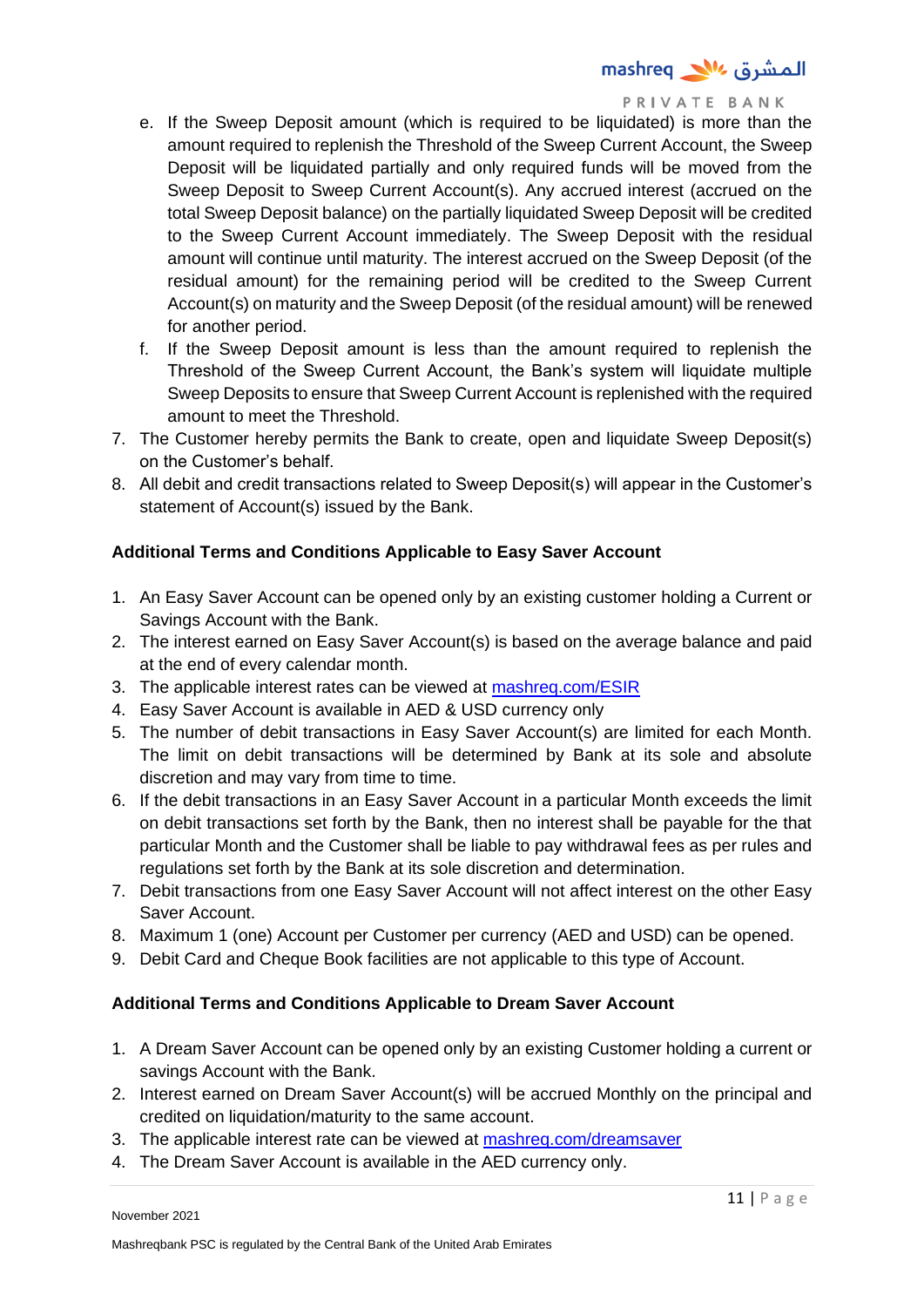- 5. Debit Card and Cheque Book facilities are not applicable to this type of Account(s).
- 6. For premature withdrawal of funds from the Dream Saver Account, a penalty equivalent to the interest accrued/paid for the total period for which the funds were deposited will apply.

# **Additional Terms and Conditions Applicable to Max Saver Account**

- 1. A MaxSaver Account can be opened only by an existing Customer holding a current or savings Account with the Bank.
- 2. Interest earned on Max Saver Account(s) will be based on the average balance and paid at the end of every calendar month.
- 3. The applicable interest rates can be viewed at [mashreq.com/MSIR](http://www.mashreq.com/MSIR)
- 4. MaxSaver Account is available in AED & USD currency only.
- 5. The number of debit transactions in a Max Saver Account for each Month are limited. The limit on debit transactions will be determined by Bank at its sole and absolute discretion and may vary from time to time. The limits applicable at a given point of time can be viewed at the Website.
- 6. If the debit transactions in a Max Saver Account in a particular Month exceeds the limit on debit transactions set forth by the Bank, then no interest shall be payable for the that particular Month and the Customer shall be liable to pay withdrawal fees as per rules and regulations set forth by the Bank at its sole discretion and determination.
- 7. Maximum 1 (one) Account per Customer per currency (AED and USD) can be opened.
- 8. Debit Card and Cheque Book facilities are not applicable to this type of Account.

# **Additional Terms and Conditions Applicable to Daily Bonus Account**

- 1. A Daily Bonus Account can be opened only by an existing Customer holding a current or savings Account with the Bank.
- 2. Interest earned on Daily Bonus Account will be calculated on end of day balance and paid on a daily basis (at the close of business after end of day calculations).
- 3. The applicable interest rates can be viewed at [mashreq.com/DBIR](http://www.mashreq.com/DBIR)
- 4. Daily Bonus Account is available in AED currency only.
- 5. Unlimited withdrawals are allowed on this type of account.
- 6. Maximum one (1) Daily Bonus Account per Customer can be opened.
- 7. Debit Card and Cheque Book facilities are not applicable to this type of Account.

# **Additional Terms and Conditions Applicable to Money Multiplier Account**

- 1. A Money Multiplier Account can be opened only by an existing Customer holding a current or savings Account with the Bank.
- 2. Interest pay-out is determined based on a combination of
	- a. the balance maintained in the Customer's Money Multiplier Account and
	- b. the usage of Debit Card linked to Customer's current or savings Account(s) (other than the Money Multiplier Account) with the Bank and/or international remittances from Customer's current or savings Account(s) (other than the Money Multiplier Account) with the Bank.
- 3. Interest will be calculated on the Monthly average balance maintained in the Account(s) and is paid within the first 15 days of the following month.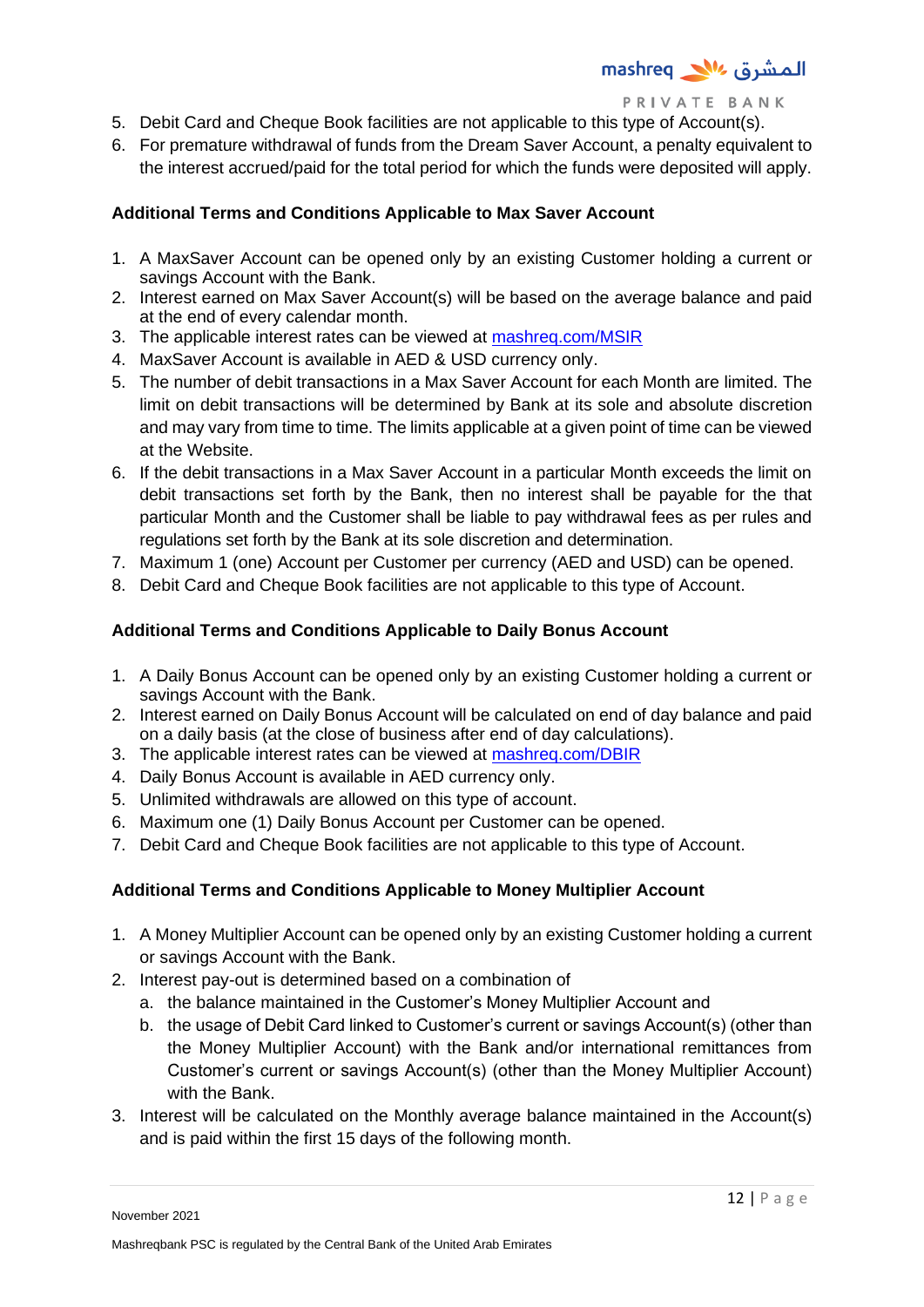- 4. Funds are to be deposited only in a Mashreq Money Multiplier Account(s) in order to benefit from the special rates of interest applicable to Money Multiplier Account ("special interest").
- 5. The special interest cannot be used in conjunction with other offer such as using deal codes for remittance transactions etc.
- 6. The applicable interest rates can be viewed at [mashreq.com/moneymultiplier](http://www.mashreq.com/moneymultiplier)
- 7. Remittance transactions through credit cards will not be considered.
- 8. Only Debit Card spend (local and international) and remittance (international money transfers) will be considered for the special interest.
- 9. Following Debit Card transactions shall not be considered for determining Debit Card usage criteria:
	- a. Debit Card cash withdrawals
	- b. Payments made for utilities or services provided by utility companies or government entities (including but not limited to DEWA, SEWA, DU, ETISALAT, and SALIK).
	- c. Payments made to charitable organisations.
- 10. Maximum one (1) Money Multiplier Account per Customer can be opened.
- 11. Money Multiplier Account is available in AED currency only.
- 12. Cheque Book facility is not applicable to this type of Account.

## **Additional Terms and Conditions Applicable to Mashreq noon VIP Savings Account**

- 1. 2% cashback is applicable on noon, Noon Grocery, NowNow and Sivvi and 0.10% cashback is applicable on all other retail spends. Applicable rates are determined by the Bank at its sole discretion and the Bank reserves the right to change the applicable rate of interest. The Bank will inform the customer of the change at least 30 calendar days in advance of the change
	- 2. Noon VIP membership is free for the first year only. The same membership can be continued from second year onwards based on the spend criteria set by noon. Please refer to noon's website for details [\(https://help.noon.com/hc/en-us/categories/360004352574](https://help.noon.com/hc/en-us/categories/360004352574-noon-VIP-Loyalty-Program) [noon-VIP-Loyalty-Program\)](https://help.noon.com/hc/en-us/categories/360004352574-noon-VIP-Loyalty-Program)
	- 3. one (1) free international remittance is allowed per month. All other remittances will be charged as per the Schedule of Charges mentioned on the webpage [\(mashreq.com/soc\)](https://www.mashreqbank.com/uae/en/private-banking/images/PrivateBanking-SOC.pdf). Please note, remittance charges will be applied at the time of doing the remittance and will be reversed at the end of the month.
	- 4. Interest rate is calculated and paid out on the monthly average balance maintained in the noon VIP Savings Account. The applicable interest rates can be viewed at [Mashreq.com/NSIR](http://www.mashreq.com/NSIR)
	- 5. Maximum one (1) noon VIP Savings Account per Customer can be opened
	- 6. noon VIP Savings Account is available in AED currency only
	- 7. Unlimited withdrawals are allowed on this type of account
	- 8. Cheque Book facility is not applicable to this type of Account

## **Additional Terms and Conditions Applicable to Gold Edge Investment Account(s)**

- 1. A Gold Edge Investment Account can be opened only by an existing Customer holding a current or savings Account with the Bank.
- 2. XAU is the exchange value for pure gold in international trading markets. XAU/USD means Price of 1 Troy Ounce of gold in US Dollars.
- 3. There is no interest applicable on this Account(s).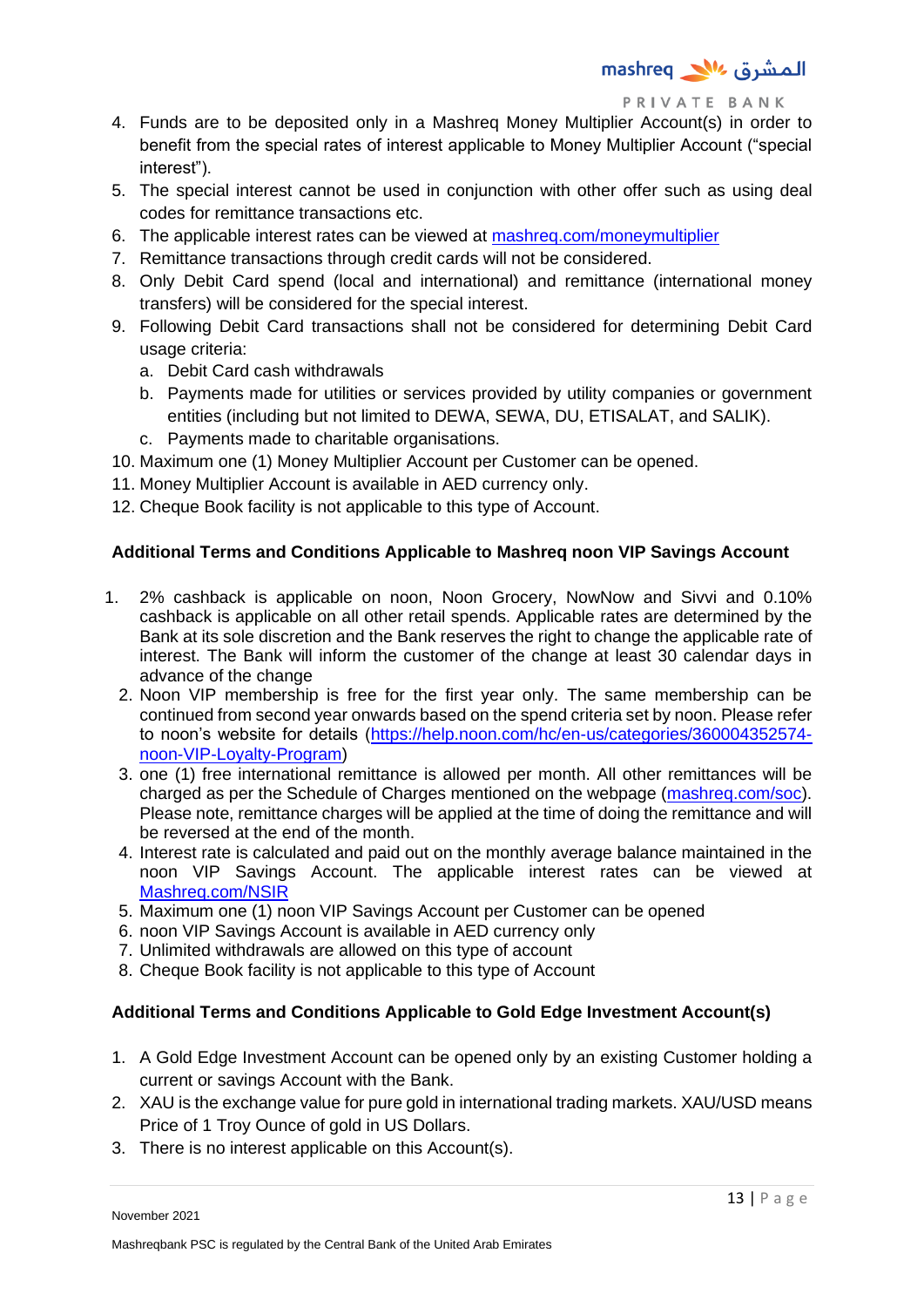- 4. There shall be no physical delivery of gold at any point in time. This is a gold currency account.
- 5. Transfers shall be allowed only from the existing AED or USD account held with the Bank.
- 6. This Account(s) shall not have the facility of Debit Card or ATM or Cheque Book usage associated with it.
- 7. This Account(s) shall not have any direct inward or outward remittances facility into and out of this Account(s). Only account transfers within the relationship of the Customer is permitted and for AED and USD Account(s) only. No third party transactions are permitted.

# **Additional Terms and Conditions Applicable to Term Deposits (Fixed, Unfixed & Step Up Saver)**

- 1. A Term Deposit can be opened only by an existing Customer holding a current or savings Account with the Bank.
- 2. Subject to the Bank's sole discretion and minimum balance requirements determined by the Bank from time to time, the Customer may open a Term Deposit Account(s).
- 3. Unless otherwise expressly instructed in writing by the Customer on or before maturity of the Deposit, the validity of the Deposit shall automatically be renewed for a similar period with the same terms and conditions at the prevailing market rate of interest or at the rate determined by the Bank at its sole discretion. The Bank shall provide the Customer with a thirty (30) days' written notice in advance of the date of renewal.
- 4. Settlement or liquidation of the Deposits before maturity of the Deposit shall be governed by the terms set forth by the Bank at its sole discretion and determination.
- 5. Accrued interest shall be paid on the principal at the date of maturity or at such intervals as the Customer may opt at the time of opening of the Deposit.
- 6. If the Deposit is liquidated prior to the maturity, (in whole or in part) then the Customer shall not be entitled to the interest accumulated on the amounts so liquidated.
- 7. The interest is paid at the end of the deposit tenure.
- **8.** Debit Card and Cheque Book facilities are not applicable to this type of Account.

# **Additional Terms and Conditions Applicable to Mashreq Debit Card**

- 1. The Debit Card and related PIN are issued/generated to the Cardholder entirely at the Customer's own risk, and the Bank shall bear no liability whatsoever for any loss/ damage arising from the issuance of the Debit Card and the related PIN.
- 2. The Bank reserves the right to cancel or replace the Debit Card at any time without notice and at its own discretion.
- 3. The Bank shall not be liable or responsible in any way if Direct Banking Centres refuse access for any reason whatsoever and the Bank has the absolute right at any time and without prior notice to modify, withhold, suspend, withdraw or cancel any or all of the services under such system.
- 4. The Customer undertakes that he shall not disclose the PIN or his Account information to anyone. Sharing information with third parties could result in unauthorised access of the Customer's Account(s).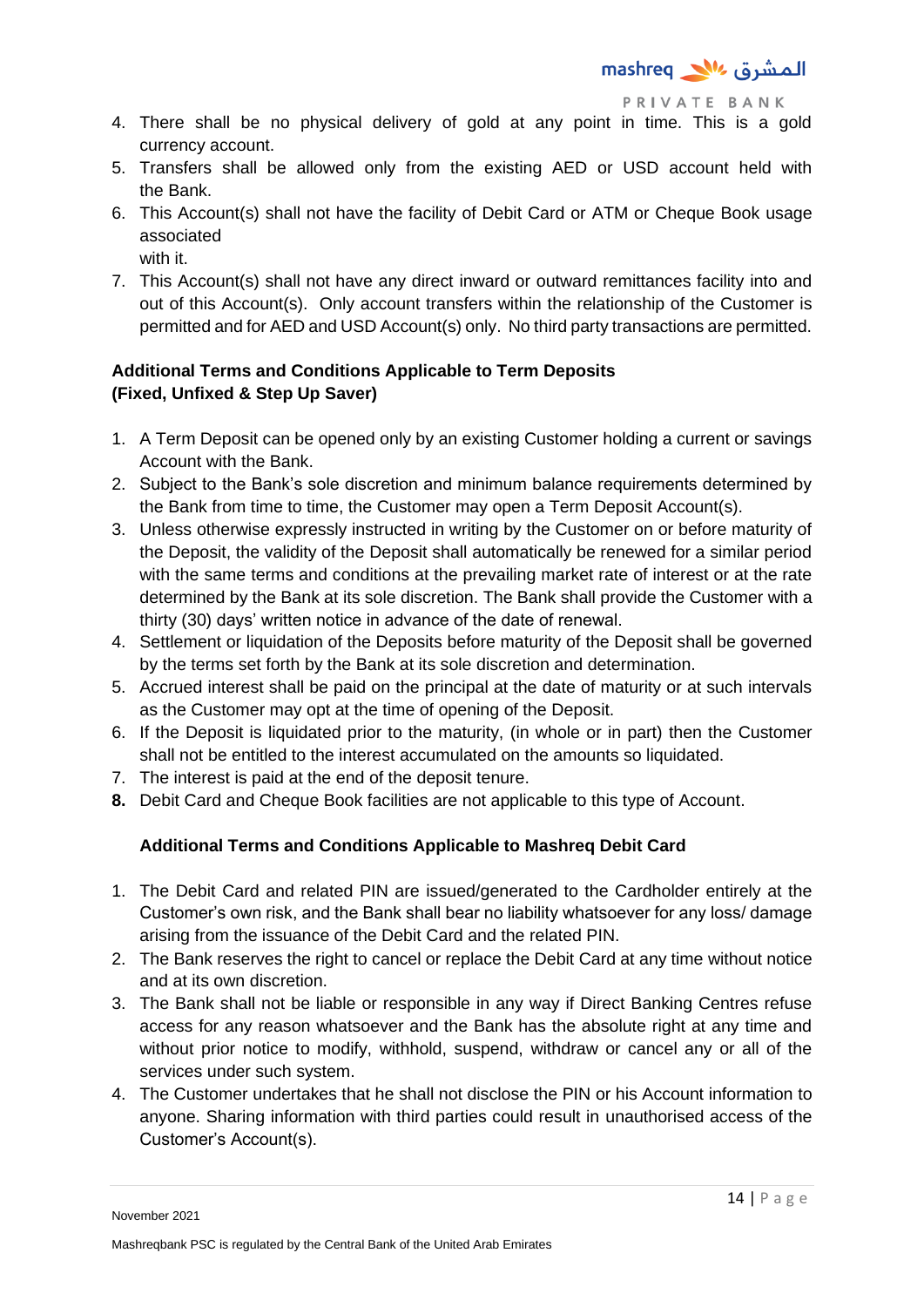- 5. The Customer shall take every possible care to prevent the Debit Card from being lost, misplaced or stolen and the Cardholder undertakes not to pass the Debit Card to any other person. If the PIN is disclosed or lost or stolen then the Bank shall not be held responsible or liable for any acts, transactions or any illegal or incapacitated acts carried.
- 6. The Bank will debit the Customer's Account(s) with the amount of any withdrawals / transfers / payments of bills and payments for goods and services at point of sale (POS) terminals and e-commerce purchases and such payments as effected by the use of the Debit Card, Mashreq Online, Mashreq Mobile or Mashreq Direct Banking Centre, along with the related bank charges.
- 7. The Cardholder or the Customer shall at all times remain liable for any transaction made by the use of Debit Card or Mashreq Online or Mashreq Direct Banking Centres howsoever caused by any unauthorised use of the Debit Card, Mashreq Online or Mashreq Direct Banking Centres and/or the related PIN, the Bank's record of transactions processed by the Debit Card, the Bank's shall be final and conclusive, and binding on the Card holder.
- 8. The Cardholder and the Customer shall accept all debit entries arising as a result of the use of the Debit Card.
- 9. The amount of any Debit Card transaction in a currency other than AED will be converted into AED at a rate of exchange determined by the Bank for the date when the relevant transaction is debited to the Account(s). A cash withdrawal fee will be levied on all transactions processed through non Mashreq Bank ATMs both within United Arab Emirates and overseas.
- 10. The Bank reserves the right to limit the withdrawable amounts and the purchases through the Debit Card on any calendar day and to advise the Cardholder of such limits from time to time.
- 11. The Bank may, at its absolute discretion, change the daily cash and purchase limits without giving any reasons to the Cardholder. Such change(s) shall be communicated to the customer at least 60 calendar days prior to the change through website and/or e-mail and/or through any other means of communication as deemed appropriate by the bank
- 12. Upon receipt of the Debit Card, the Cardholder shall sign the signature panel on the back of the Debit Card immediately and such signature and/or Debit Card activation and/or use of the Debit Card will constitute binding and conclusive evidence of the Cardholder's confirmation to be bound by those terms and conditions, notwithstanding that the Bank is not notified of the Cardholder's receipt of the Debit Card.
- 13. The records, books and statements maintained, prepared and made by the Bank with respect to any transactions or acts carried out under the Debit Card, shall be conclusive and binding on the Customer with no right of objection.
- 14. In case of closing of the Account(s) linked with the Debit Card by the Bank for any reason or by the customer, the Debit Card shall become invalid.
- 15. Subject to the Bank's sole discretion, a Debit Card may be issued to a minor but in the name of his/her legal guardian and operational access can be given, only upon authorisation given by the guardian. The guardian will assume full responsibility for all the activities performed by the minor.
- 16. Loss, theft, fraud or misuse of Debit Card must be informed immediately to the Bank by calling +9714 424 4444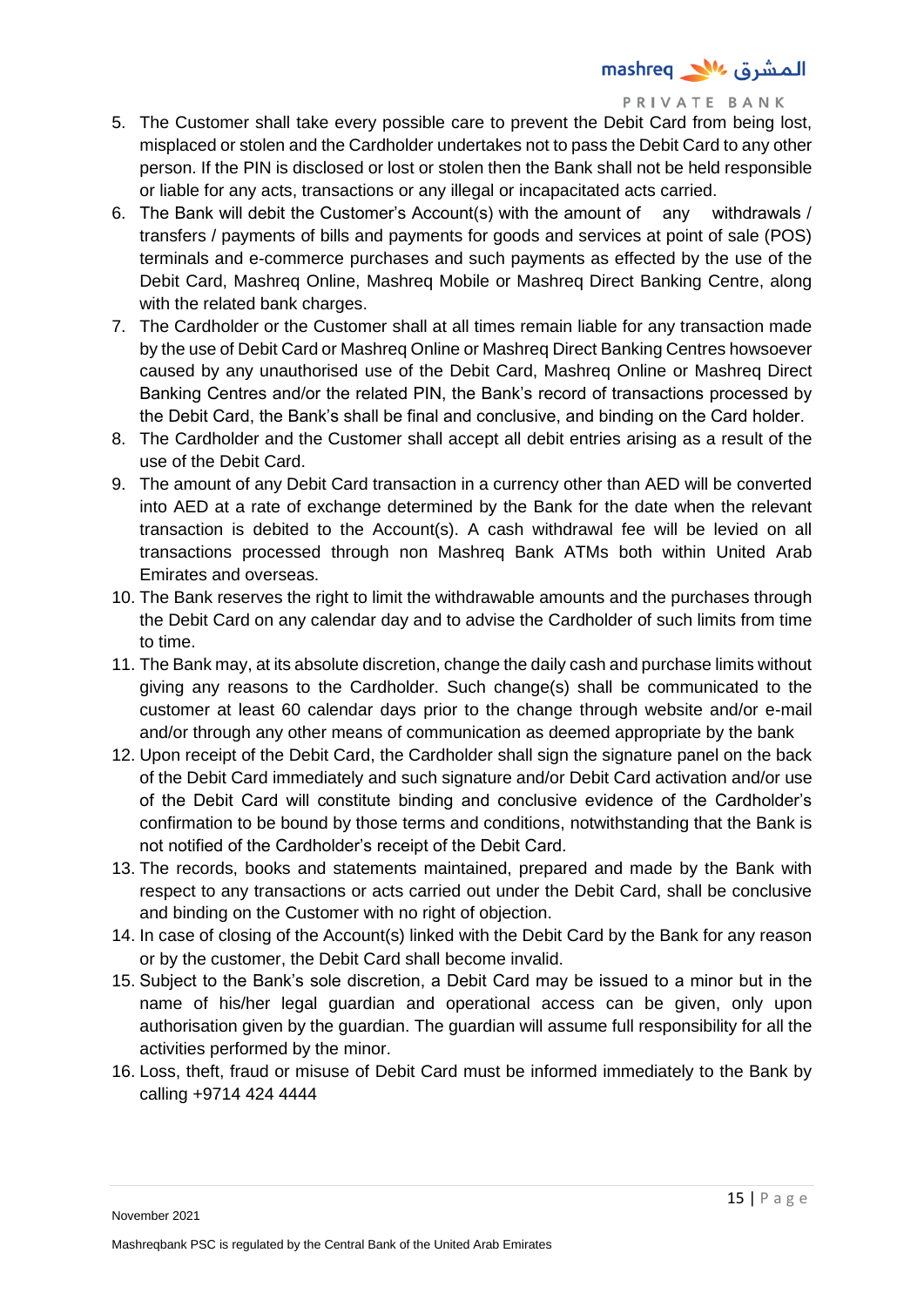

## **Additional Terms and Conditions Applicable to Mashreq Millionaire Certificates**

- 1. Mashreq Millionaire Savings Certificates (hereinafter referred to as the "Certificates") are non-bearer and open-ended, having a face value of AED 1000.
- 2. These Certificates are non-transferable, non-negotiable and non-pledgeable to any third party.
- 3. These Certificates are non-interest bearing.
- 4. The Certificates are eligible for prizes in Mashreq Millionaire draws as announced by Mashreq from time to time. Mashreq reserves the right to close the scheme at any time by giving a 4-month notice, in which case the money would be refunded to the customers.
- 5. The Certificate should also be active and valid on the date of draw.
- 6. Customer is at liberty to encash the Certificate(s) at any time after 90 days from the date of purchase. Any encashment within 90 days from the date of purchase shall be subject to a nominal pre-encashment fee.
- 7. To encash the paper Certificate(s), customers have to sign on the reverse of the original Certificate(s) and present it to the branch along with a valid original photo ID (Passport/Emirates ID/Labour Card).
- 8. The money will be disbursed within 72 hours of redemption request upon signature and identity verification for cash purchases or depositing into account.
- 9. The Bank and financial institutions have the right to block the funds transferred to the customer's account in the case of suspicion of money laundering or financial terrorism or terrorist organisation.
- 10. These Certificates will be issued in one name only.
- 11. These Certificates can be bought only in individual names.
- 12. Every Certificate qualifies for all draws.
- 13. Customer can subscribe to these Certificates from any branch of Mashreq, Mashreq Online Mashreq Mobile, Mashreq ATM and Phone Banking (for Mashreq customers) and Mashreq Neo app (for Mashreq Neo customers)
- 14. Customer can save with Mashreq Millionaire Certificates by transferring funds from Mashreq Account or depositing cash.
- 15. Customer can also pay by Cheque drawn on any Bank in the respective Emirate, or a transfer from other banks. In such cases, the Certificate will be issued only on receipt of funds by Mashreq.
- 16. The Bank reserves the right to introduce any charges, at any time and forfeit the prize money if not claimed within two months of announcing the winning number.
- 17. The Mashreq Millionaire prizes will be issued within 60 days from the draw date. In case the winner is uncontactable, the winning amount will be handed over to the Department of Economic Development Government of Dubai a week before 60 days
- 18. The issuance of Mashreq Millionaire Certificates is subject to Mashreq's acceptance of the application.
- 19. In order to ensure transparency of the draw process and ensure integrity of the product, the Bank has the right to advertise the winning numbers, winners' names and nationalities of the customers as and when required. In case they win, customers agree to make themselves available for photography as required by the Bank, which will also be advertised as required by the Bank.
- 20. The Bank is not responsible for any loss in transit of application forms, payment instructions, Certificates or any other document, unless such loss is caused by the Bank.
- 21. Civil courts of the UAE shall have exclusive jurisdiction to resolve any dispute arising out of the above transaction.
- 22. Employees of Mashreq and subsidiaries, along with their immediate family (spouse and children), are not eligible to hold Mashreq Millionaire Certificates.
- 23. At the time of encashment of Mashreq Millionaire Certificates that are held in minor's (21yrs and below) name, the father must be the guardian/co-signatory.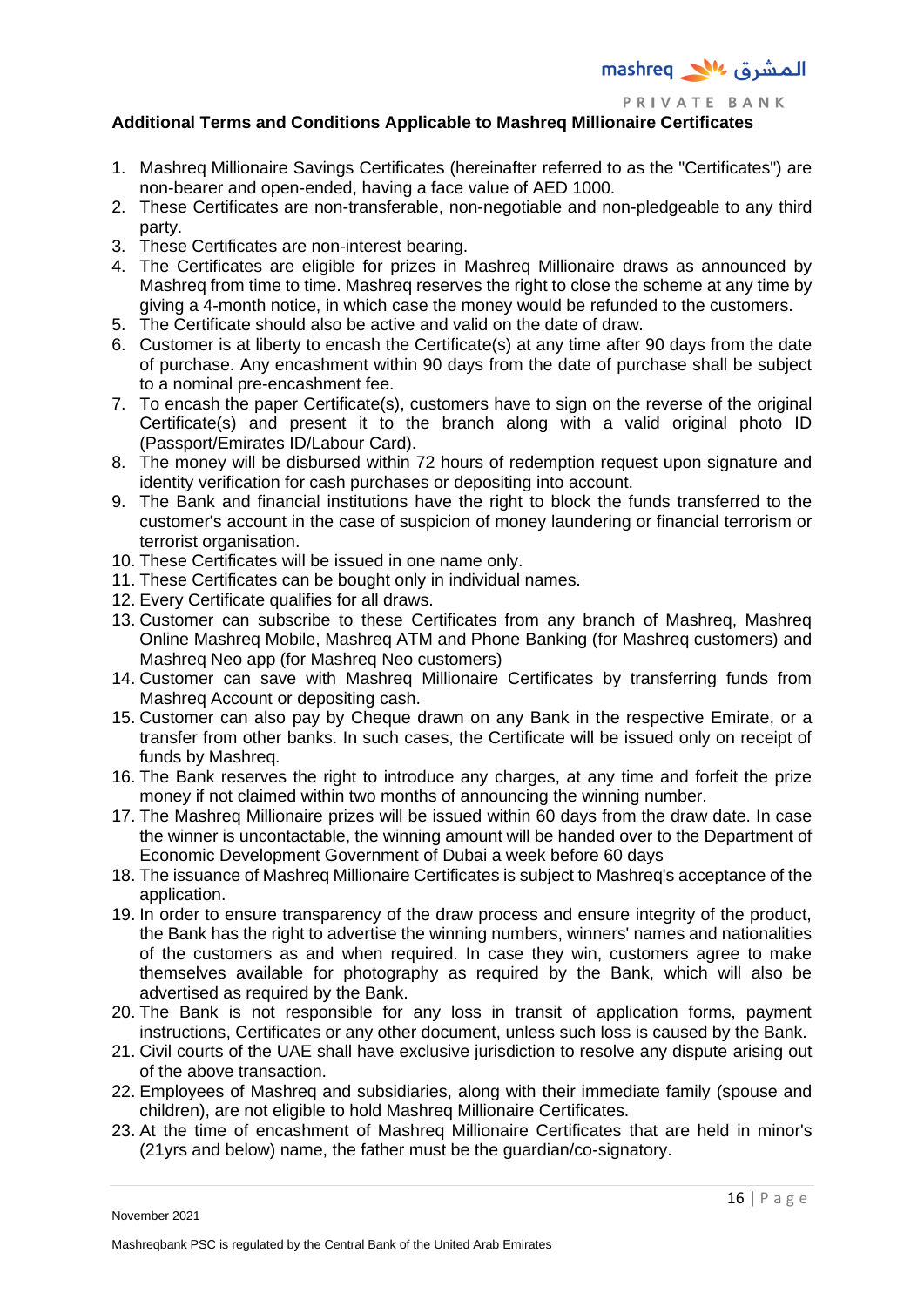- 24. If the customer's details are unsatisfactory as per the bank requirements at anytime, Mashreqbank psc reserves the right to cancel the certificate and refund the proceeds as per bank's regulations.
- 25. If the customer, redeemed Mashreq Millionaire certificate through Mashreq Online, Mashreq Mobile or Mashreq Neo app, for digital certificates purchased through Branch, The physical certificate will not be valid from the time of encashment of the certificate.
- 26. The minimum certificate holding period to qualify for any draw is 2 days. Certificates purchased less than two days prior to the draw will not qualify for the following draw. Such certificates will however qualify for all draws thereafter. Example: In order to qualify for a draw on Thursday, the 25th of Jan, the customer should purchase the certificate latest by Tuesday, the 23rd of Jan before 4:00 p.m UAE time to qualify the following draw.
- 27. Customer should provide a valid contact number at the time of purchasing Mashreq Millionaire Certificate/s. Customer with no contact number will be excluded from all Mashreq Millionaire draws.
- 28. Mashreq at its sole discretion may change the prize value and draw date(s), without prior notice.

# **Additional Terms and Conditions Applicable to Revolving Overdraft Facility**

- 1. Under this facility a credit limit of an amount not exceeding an amount equivalent to two times of the Monthly salary regularly transferred to Customer's Current Account used for salary transfer, may be granted to the Customer at Bank's sole discretion based on the Account performance. The Customer can choose to opt out and cancel this facility by visiting the Bank's branch and executing any required documentation.
- 2. Under this facility, the Customer may withdraw as an overdraft, an amount up to the available credit limit, provided Customer's salary is deposited each Month for the credit of Customer's Account with the Bank.
- 3. The Bank reserves a right at its sole discretion to demand payment at any time of the overdraft balance in Customer's Account(s) and related interest and charges. Upon the Bank's demand, the Customer shall forthwith pay such amounts.
- 4. The Bank shall be entitled to debit the Customer's Account with principal and interest on a daily basis based on the prevailing interest rate per annum with Monthly interest and will have the right to change this rate of interest at any time at its sole discretion, without notifying the Customer. The Bank shall also be entitled to debit the Customer's Account with the annual premium for insurance and other charges as may be levied by the Bank from time to time.
- 5. The credit line under this facility is revolving and continues to be in force without limitation as to time until terminated by the Bank at its sole discretion, without assigning any reason, and upon termination the entire amount together with the interest and other charges shall become due and payable by the Customer immediately to the Bank upon its first demand.
- 6. During continuation of this facility and until full and final payment of all the amounts due under this facility, the Customer pledges to the Bank all of the Customer's right, title and interest in and to the Customer's deposits and interests and other movable properties of all kinds including all the credit balance in Customer's Account(s) with all the branches in the Bank in the UAE ("Pledged Assets"). By availing the facility, the Customer authorizes the Bank to apply at any time at its sole discretion without notice to the Customer, wholly or partially, all Pledged Assets in possession of the Bank to recover all amounts payable by the Customer under the facility and the associated recovery costs. The Customer shall, promptly upon demand by the Bank, execute such agreements, contracts, undertakings